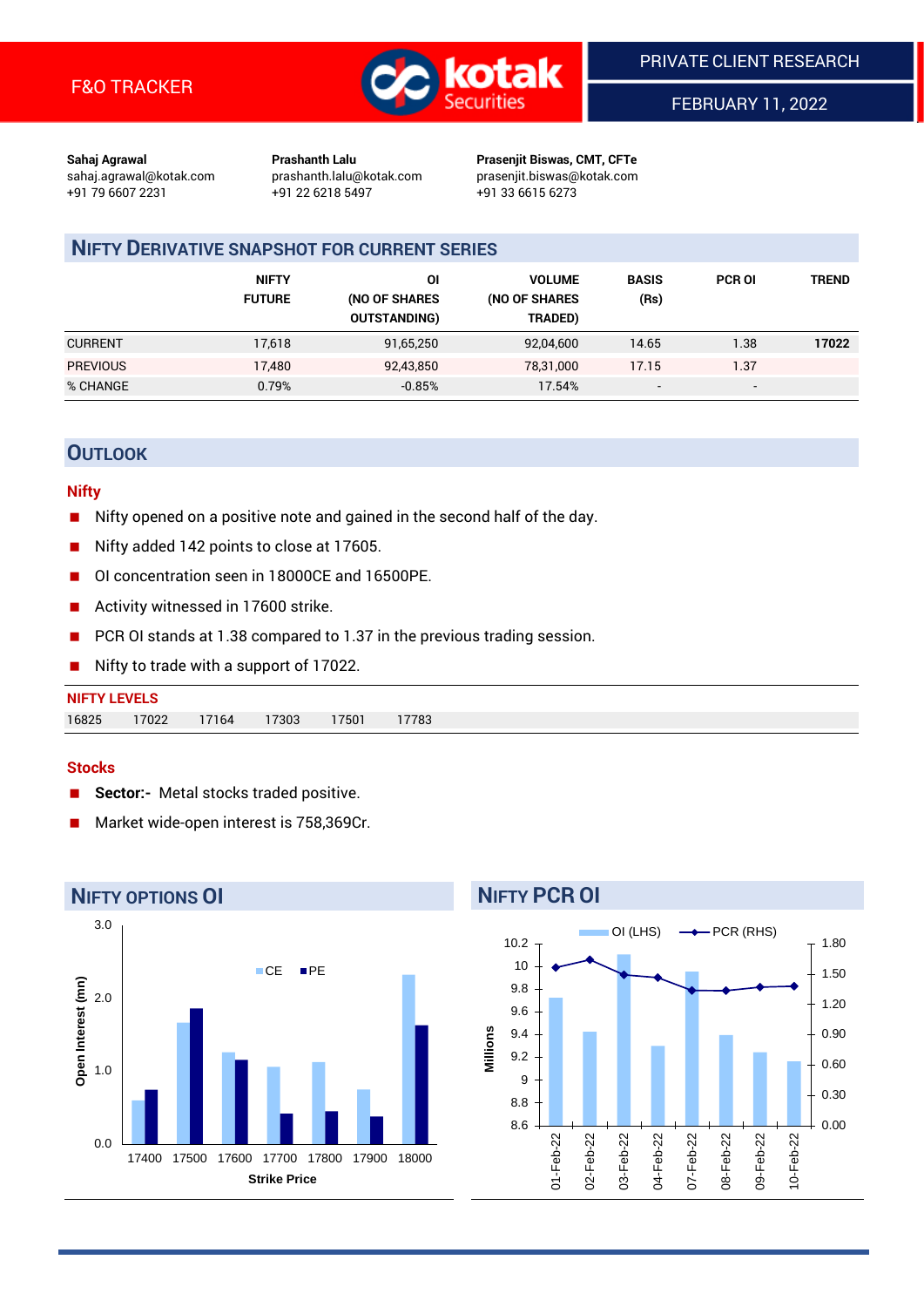# **FUTURE STATISTICS**

## **OI INCREASE**

| <b>SYMBOL</b>     | ΟI    | ΟI          | <b>PRICE CHG</b> |
|-------------------|-------|-------------|------------------|
|                   | (%)   | (SHARES)    | (%)              |
| ABB               | 27.4% | 2,67,250    | $-0.1%$          |
| <b>HINDCOPPER</b> | 17.9% | 2,01,41,200 | 2.1%             |
| <b>GNFC</b>       | 16.9% | 33,46,200   | 4.4%             |
| <b>PAGEIND</b>    | 13.2% | 90,450      | $-3.4%$          |
| M&M               | 12.4% | 1,42,65,300 | 1.5%             |
| <b>OFSS</b>       | 11.2% | 6.54.125    | $-0.4%$          |
| <b>PFC</b>        | 11.1% | 5,36,98,200 | 2.4%             |
| <b>LTTS</b>       | 10.8% | 8,86,600    | 2.4%             |
| <b>LAURUSLABS</b> | 10.8% | 54,53,100   | 2.6%             |
| <b>BHARATFORG</b> | 8.9%  | 59.81.250   | $-2.4%$          |

| <b>OI DECREASE</b> |          |             |                  |
|--------------------|----------|-------------|------------------|
| <b>SYMBOL</b>      | ΟI       | ΟI          | <b>PRICE CHG</b> |
|                    | (%)      | (SHARES)    | (%)              |
| <b>ACC</b>         | $-13.1%$ | 22,78,250   | $-0.3%$          |
| <b>HDFCBANK</b>    | $-6.5%$  | 2,90,72,450 | 1.8%             |
| <b>AARTIIND</b>    | $-6.5%$  | 29,55,450   | 1.2%             |
| <b>ABBOTINDIA</b>  | $-5.3%$  | 76.425      | $-0.3%$          |
| <b>BOSCHLTD</b>    | $-5.2%$  | 1,36,700    | 2.6%             |
| <b>INDUSINDBK</b>  | $-3.8%$  | 2,62,26,900 | 0.5%             |
| <b>INDIGO</b>      | $-3.6%$  | 33,39,500   | $-0.8%$          |
| <b>BIOCON</b>      | $-3.3%$  | 1,34,41,200 | $-0.9%$          |
| <b>CHAMBLFERT</b>  | $-3.1%$  | 31,39,500   | 0.8%             |
| <b>AUROPHARMA</b>  | $-3.1%$  | 1.43.03.250 | 4.3%             |

# **CASH STATISTICS**

| <b>TOP VOLUMES</b> |                      |              |              |  |  |  |  |  |
|--------------------|----------------------|--------------|--------------|--|--|--|--|--|
| <b>SYMBOL</b>      | <b>TRADED SHARES</b> | <b>VALUE</b> | <b>CLOSE</b> |  |  |  |  |  |
|                    | (QTY)                | (IN LAKHS)   |              |  |  |  |  |  |
| <b>HDFC</b>        | 63,46,218            | 1,57,118     | 2,477        |  |  |  |  |  |
| <b>ADANIPOWER</b>  | 11,86,21,529         | 1,45,769     | 123          |  |  |  |  |  |
| <b>RELIANCE</b>    | 57,52,361            | 1,37,021     | 2,381        |  |  |  |  |  |
| <b>TATAPOWER</b>   | 5,51,53,254          | 1,32,813     | 241          |  |  |  |  |  |
| <b>TATASTEEL</b>   | 93,92,057            | 1,16,848     | 1,248        |  |  |  |  |  |
| <b>HDFCBANK</b>    | 71,57,265            | 1,09,029     | 1,525        |  |  |  |  |  |
| <b>ICICIBANK</b>   | 1,31,59,771          | 1,05,837     | 806          |  |  |  |  |  |
| <b>AXISBANK</b>    | 1,28,48,281          | 1,04,110     | 810          |  |  |  |  |  |
| <b>SBIN</b>        | 1,86,59,370          | 1,00,826     | 541          |  |  |  |  |  |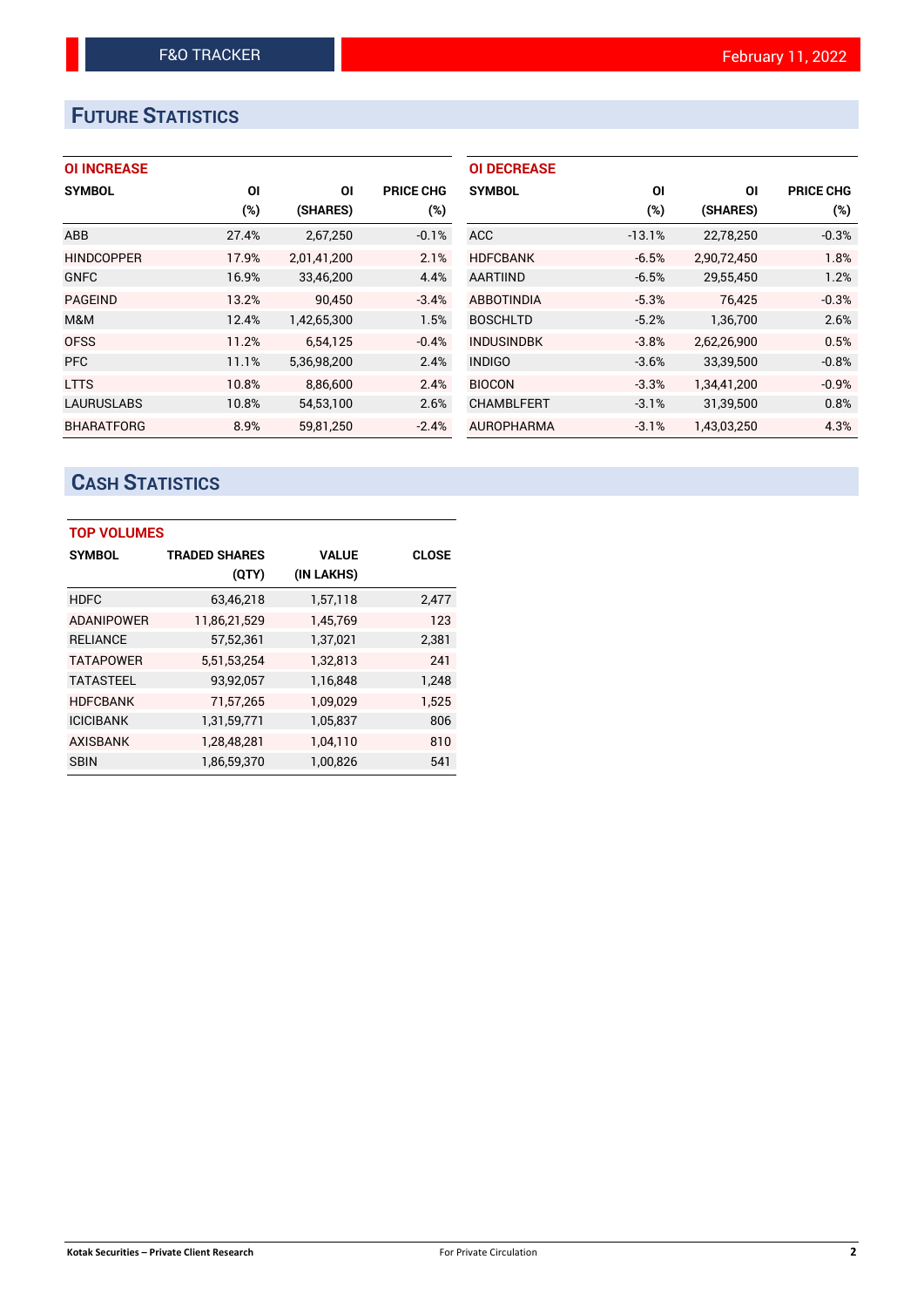# **OPTION STATISTICS**

## **SIGNIFICANT CALL OPEN INTEREST**

| <b>SYMBOL</b>     | <b>STRK</b><br><b>PRICE</b> | <b>OPTION</b><br>TYPE | <b>CLOSE</b><br>(RS) | <b>FUT</b><br><b>CLOSE</b> | ΟI<br>(SHARES) |
|-------------------|-----------------------------|-----------------------|----------------------|----------------------------|----------------|
|                   |                             |                       |                      |                            |                |
| ONGC              | 180                         | СE                    | 0.9                  | 165                        | 221,14,400     |
| ONGC              | 175                         | CF                    | 1.4                  | 165                        | 219,75,800     |
| <b>NTPC</b>       | 140                         | СE                    | 0.7                  | 137                        | 211,29,900     |
| ONGC              | 170                         | CF                    | 2.7                  | 165                        | 126,51,100     |
| <b>HEROMOTOCO</b> | 2,800                       | СE                    | 26.1                 | 2,676                      | 9,06,900       |
| <b>POWERGRID</b>  | 220                         | CF                    | 1.4                  | 208                        | 63,24,938      |
| M&M               | 900                         | CE                    | 5.4                  | 856                        | 31,38,800      |
| <b>COALINDIA</b>  | 170                         | CF                    | 2.6                  | 163                        | 92,56,800      |
| <b>BPCL</b>       | 400                         | CE                    | 2.1                  | 371                        | 56,05,200      |
| <b>POWERGRID</b>  | 215                         | CF                    | 2.1                  | 208                        | 57.38.308      |

### **SIGNIFICANT PUT OPEN INTEREST**

| <b>SYMBOL</b>     | <b>STRK</b><br><b>PRICE</b> | <b>OPTION</b><br>TYPE | <b>CLOSE</b><br>(RS) | <b>FUT</b><br><b>CLOSE</b> | ΟI<br>(SHARES) |
|-------------------|-----------------------------|-----------------------|----------------------|----------------------------|----------------|
| <b>MARUTI</b>     | 8.000                       | <b>PE</b>             | 27.3                 | 8,837                      | 4,26,900       |
| <b>HINDALCO</b>   | 500                         | PF                    | 1.1                  | 548                        | 31.46.525      |
| <b>HINDALCO</b>   | 520                         | PF                    | 3.0                  | 548                        | 22,67,175      |
| <b>TATAMOTORS</b> | 500                         | PF                    | 10.1                 | 509                        | 49.78.950      |
| <b>TATAPOWER</b>  | 230                         | PF                    | 3.1                  | 242                        | 79,58,250      |
| <b>SBIN</b>       | 500                         | PF                    | 2.5                  | 541                        | 48,55,500      |
| <b>MARUTI</b>     | 8,500                       | PF                    | 85.7                 | 8,837                      | 1,66,000       |
| <b>HDFCBANK</b>   | 1.500                       | PE                    | 12.4                 | 1.526                      | 14.70.150      |
| <b>WIPRO</b>      | 550                         | <b>PE</b>             | 3.9                  | 576                        | 19,98,400      |
| <b>TATAPOWER</b>  | 220                         | <b>PE</b>             | 1.4                  | 242                        | 67,90,500      |

| SIGNIFICANT CALL OPEN INTEREST ADDITION |              |               |             |        |              | SIGNIFICANT PUT OPEN INTEREST ADDITION |              |               |             |        |              |
|-----------------------------------------|--------------|---------------|-------------|--------|--------------|----------------------------------------|--------------|---------------|-------------|--------|--------------|
| <b>SYMBOL</b>                           | <b>STRK</b>  | <b>OPTION</b> | <b>OPEN</b> | OI CHG | <b>CLOSE</b> | <b>SYMBOL</b>                          | <b>STRK</b>  | <b>OPTION</b> | <b>OPEN</b> | OI CHG | <b>CLOSE</b> |
|                                         | <b>PRICE</b> | <b>TYPE</b>   | <b>INT</b>  | (%)    | (Rs)         |                                        | <b>PRICE</b> | <b>TYPE</b>   | <b>INT</b>  | (%)    | (Rs)         |
| <b>ZEEL</b>                             | 265          | <b>CE</b>     | 2,88,000    | 860%   | 10.6         | <b>GNFC</b>                            | 560          | <b>PE</b>     | 1,54,700    | 3867%  | 12.9         |
| <b>PFC</b>                              | 123          | <b>CE</b>     | 6.82.000    | 633%   | 2.6          | <b>HINDCOPPER</b>                      | 145          | <b>PE</b>     | 3.18.200    | 3600%  | 6.7          |
| <b>CONCOR</b>                           | 630          | <b>CE</b>     | 1,30,400    | 462%   | 12.9         | <b>VEDL</b>                            | 385          | <b>PE</b>     | 1,45,700    | 2250%  | 14.3         |
| <b>TVSMOTOR</b>                         | 680          | <b>CE</b>     | 19.47.400   | 452%   | 14.0         | <b>FEDERALBNK</b>                      | 110          | <b>PE</b>     | 1.50.000    | 1400%  | 6.8          |
| <b>PETRONET</b>                         | 222          | <b>CE</b>     | 1,62,000    | 440%   | 3.5          | <b>FEDERALBNK</b>                      | 104          | PE            | 5,70,000    | 850%   | 2.8          |
| <b>TRENT</b>                            | 1,080        | <b>CE</b>     | 1,49,350    | 368%   | 39.1         | <b>JINDALSTEL</b>                      | 440          | <b>PE</b>     | 5,82,500    | 763%   | 12.8         |
| <b>COALINDIA</b>                        | 173          | <b>CE</b>     | 1,72,200    | 310%   | 1.9          | <b>VEDL</b>                            | 390          | PE            | 1,30,200    | 740%   | 17.4         |
| <b>BHARATFORG</b>                       | 730          | <b>CE</b>     | 1.46.250    | 261%   | 21.5         | <b>NTPC</b>                            | 137          | <b>PE</b>     | 17,27,100   | 441%   | 2.2          |
| <b>BHARATFORG</b>                       | 770          | <b>CE</b>     | 2,91,750    | 250%   | 7.9          | <b>NATIONALUM</b>                      | 130          | PE            | 1,10,500    | 333%   | 8.2          |
| <b>BHARATFORG</b>                       | 800          | <b>CE</b>     | 6.48.000    | 230%   | 4.2          | <b>JINDALSTEL</b>                      | 430          | PE.           | 9,47,500    | 321%   | 8.7          |

| <b>CALL OPTION VOLUMES</b> |              |               |                  | <b>PUT OPTION VOLUMES</b> |                  |              |               |                  |              |
|----------------------------|--------------|---------------|------------------|---------------------------|------------------|--------------|---------------|------------------|--------------|
| <b>SYMBOL</b>              | <b>STRK</b>  | <b>OPTION</b> | <b>CONTRACTS</b> | <b>CLOSE</b>              | <b>SYMBOL</b>    | <b>STRK</b>  | <b>OPTION</b> | <b>CONTRACTS</b> | <b>CLOSE</b> |
|                            | <b>PRICE</b> | <b>TYPE</b>   |                  | (Rs)                      |                  | <b>PRICE</b> | <b>TYPE</b>   |                  | (Rs)         |
| <b>TATASTEEL</b>           | 1,240        | <b>CE</b>     | 23,391           | 39.8                      | <b>TATASTEEL</b> | 1,200        | PE            | 11,087           | 13.0         |
| <b>RELIANCE</b>            | 2.400        | <b>CE</b>     | 23,097           | 40.7                      | <b>HDFCBANK</b>  | 1.500        | <b>PE</b>     | 7.641            | 12.4         |
| <b>TATASTEEL</b>           | 1,260        | <b>CE</b>     | 18,333           | 30.0                      | <b>RELIANCE</b>  | 2,300        | <b>PE</b>     | 5,957            | 14.4         |
| <b>HDFC</b>                | 2.500        | <b>CE</b>     | 17,874           | 36.9                      | <b>TATASTEEL</b> | 1.240        | <b>PE</b>     | 5.835            | 27.5         |
| <b>TATASTEEL</b>           | 1,300        | <b>CE</b>     | 14,680           | 15.5                      | <b>SBIN</b>      | 530          | <b>PE</b>     | 5,433            | 7.6          |
| <b>HINDALCO</b>            | 550          | <b>CE</b>     | 14.476           | 12.6                      | <b>SBIN</b>      | 540          | <b>PE</b>     | 5.342            | 11.8         |
| <b>INFY</b>                | 1,800        | <b>CE</b>     | 13,938           | 19.1                      | <b>INFY</b>      | 1,740        | <b>PE</b>     | 5,317            | 16.7         |
| <b>SBIN</b>                | 540          | <b>CE</b>     | 13.725           | 12.7                      | <b>TATASTEEL</b> | 1,220        | <b>PE</b>     | 5.265            | 19.4         |
| <b>INFY</b>                | 1,760        | <b>CE</b>     | 12,826           | 36.0                      | <b>HINDALCO</b>  | 540          | <b>PE</b>     | 5,077            | 9.7          |
| <b>ITC</b>                 | 230          | <b>CE</b>     | 11,314           | 3.2                       | <b>HDFC</b>      | 2.400        | <b>PE</b>     | 4.972            | 14.9         |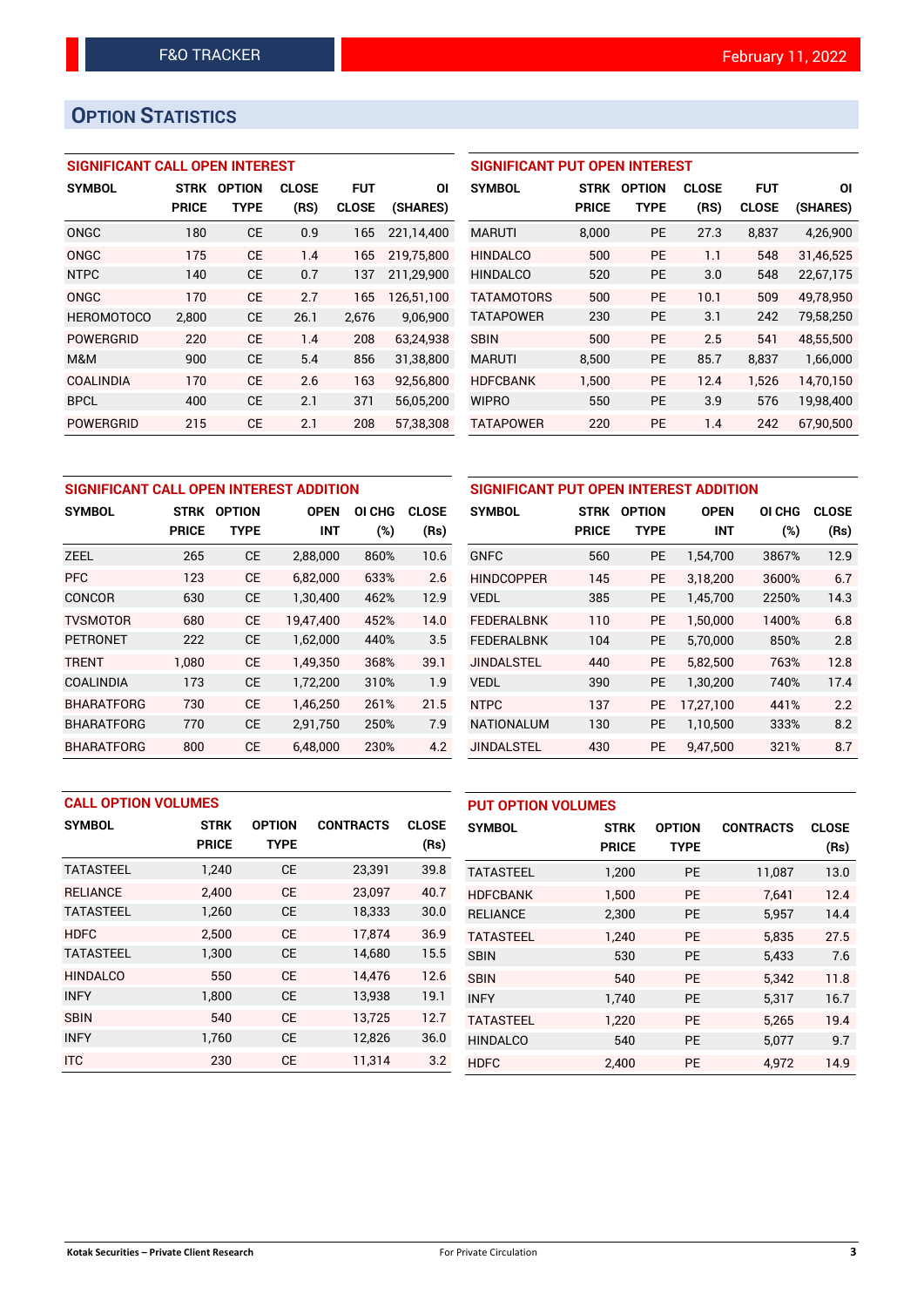#### **RATING SCALE (PRIVATE CLIENT GROUP)**

- **BUY**  Stock/Index looks strong from the expiry/near term perspective and is expected to gain on the basis of technical and/or derivative parameters. Time frame is minimum of current expiry and in certain cases extend to the next series depending on the stock behaviour. Strict stop loss needs to be adhered to for every buy/long recommendation given.
- **SELL** Stock/Index looks weak from the expiry/near term perspective and is expected to gain on the basis of technical and/or derivative parameters. Time frame is minimum of current expiry and in certain cases extend to the next series depending on the stock behaviour. Strict stop loss needs to be adhered to for every sell/short recommendation given.

#### **FUNDAMENTAL RESEARCH TEAM (PRIVATE CLIENT GROUP)**

**Shrikant Chouhan Arun Agarwal Amit Agarwal, CFA Hemali Dhame** shrikant.chouhan@kotak.com arun.agarwal@kotak.com agarwal.amit@kotak.com Hemali.Dhame@kotak.com +91 22 6218 5408 +91 22 6218 6443 +91 22 6218 6439 +91 22 6218 6433

Metals & Mining, Midcap Pharmaceuticals Pharmaceuticals Research Associate Support Executive<br>
iatin.damania@kotak.com purvi.shah@kotak.com rini.mehta@kotak.com k.kathirvelu@kotak.com jatin.damania@kotak.com

**Sumit Pokharna** Pankaj Kumar<br>Oil and Gas, Information Tech Construction, sumit.pokharna@kotak.com pankajr.kumar@kotak.com +91 22 6218 6438 +91 22 6218 6434

Construction, Capital Goods & Midcaps

Transportation, Paints, FMCG

**Jatin Damania Purvi Shah Rini Mehta K. Kathirvelu** +91 22 6218 6440 +91 22 6218 6432 +91 80801 97299 +91 22 6218 6427

#### **TECHNICAL RESEARCH TEAM (PRIVATE CLIENT GROUP)**

**Shrikant Chouhan Amol Athawale Sayed Haider** [shrikant.chouhan@kotak.com](mailto:shrikant.chouhan@kotak.com) [amol.athawale@kotak.com](mailto:amol.athawale@kotak.com) Research Associate +91 22 6218 5408 +91 20 6620 3350 [sayed.haider@kotak.com](mailto:sayed.haider@kotak.com)

+91 22 62185498

#### **DERIVATIVES RESEARCH TEAM (PRIVATE CLIENT GROUP)**

+91 79 6607 2231 +91 22 6218 5497 +91 33 6615 6273

**Sahaj Agrawal Prashanth Lalu Prasenjit Biswas, CMT, CFTe** [prasenjit.biswas@kotak.com](mailto:prasenjit.biswas@kotak.com)